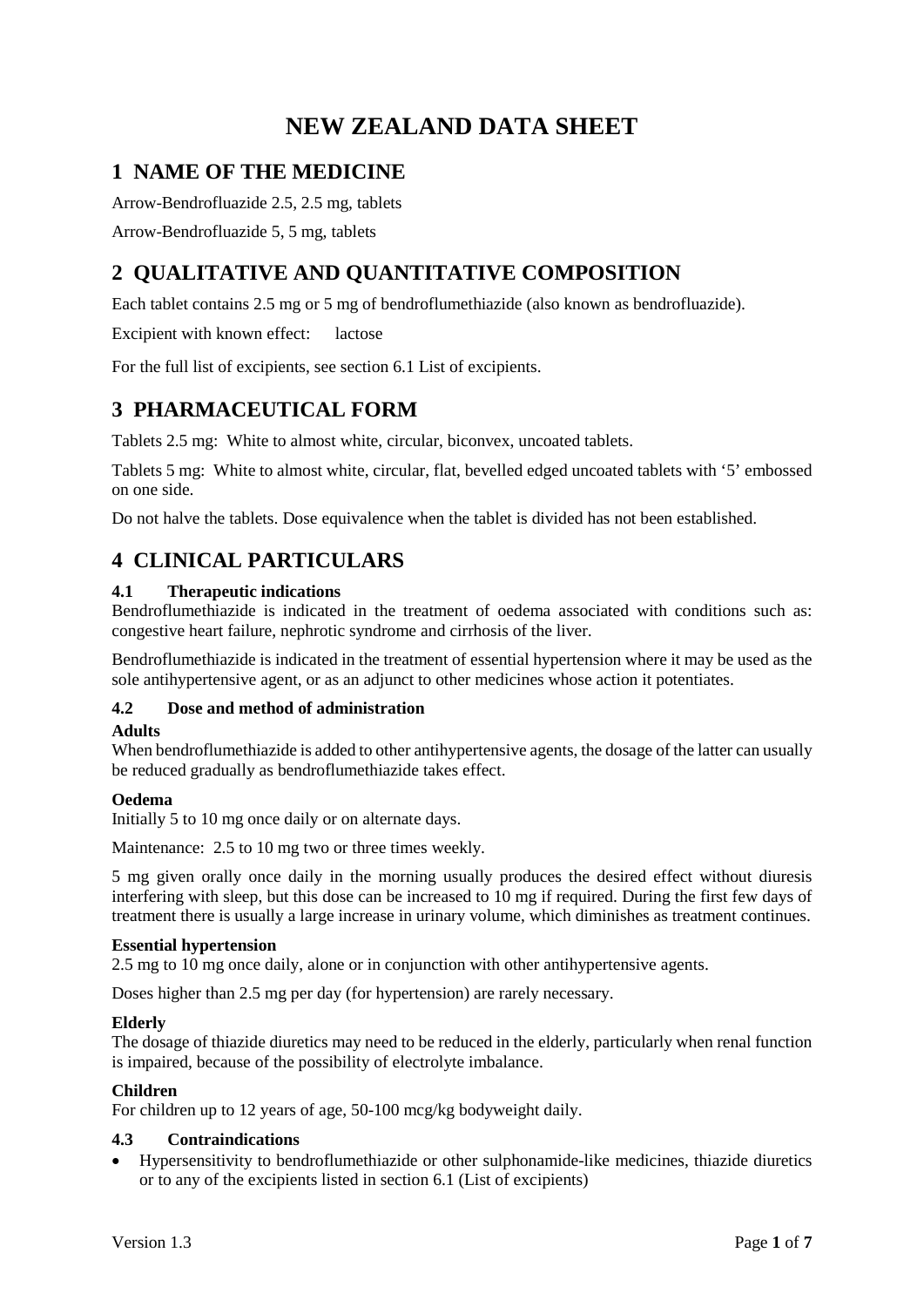- Severe renal or hepatic insufficiency
- Hypercalcaemia; refractory hypokalaemia; hyponatraemia; symptomatic hyperuricaemia
- Addison's disease
- Patients with rare hereditary problems of galactose intolerance, the Lapp lactase deficiency or glucose-galactose malabsorption should not take this medicine
- Diabetic keto-acidosis
- Treatment with lithium carbonate

#### **4.4 Special warnings and precautions for use**

Bendroflumethiazide may raise serum uric acid levels with consequent exacerbation of gout in susceptible patients.

Thiazide diuretics should be used with caution in patients with mild or moderate renal or hepatic dysfunction. Renal function should be monitored during bendroflumethiazide therapy. Thiazides can cause electrolyte imbalance which is more severe in patients with hepatic and renal impairment and in those receiving higher or prolonged doses.

Elderly patients and those on intensive or long term treatment need regular blood tests to monitor serum electrolytes (especially potassium). Hypokalaemia should be corrected by adding potassium supplements to the regimen and may be required in the following cases:

- if the patient is vomiting, has diarrhoea or is suffering from an acute febrile or chronic illness (especially cirrhosis of the liver or heart failure).

- to prevent hypokalaemia, possible arrhythmias and other ECG changes in patients receiving digitalis especially if diuretic treatment is prolonged.

- in patients at risk of myocardial infarction.

- in patients admitted for cardiac surgery.
- in patients receiving concurrent therapy with carbenoxolone or corticosteroids.

Potassium depletion may cause polyuria, malaise, muscle weakness or cramp, decreased tendon reflexes, anorexia, dizziness, nausea or vomiting. Also, sensitivity to digitalis may increase and signs of overdosage appear. Prolonged potassium deficiency may induce chronic pyelonephritis.

Potassium supplements must not be given in renal insufficiency complicated by hypokalaemia. In renal insufficiency, renal function should be monitored. In prolonged therapy it is necessary to test for glycosuria and investigate polyuria. The possibility of magnesium depletion should be considered.

In cirrhosis of the liver, thiazides may precipitate hepatic encephalopathy. The risk of hypomagnesaemia is increased in alchoholic cirrhosis.

Thiazides may decrease urinary calcium excretion and may cause intermittent and slight elevation of serum calcium. Marked hypercalcaemia may be evidence of hidden hyperparathyroidism. Thiazides should be discontinued before carrying out tests for parathyroid function.

Systemic lupus erythematosus (SLE) may be exacerbated by bendroflumethiazide.

Diabetes mellitus may be aggravated by bendroflumethiazide and cause symptoms in patients with latent disease. Bendroflumethiazide may impair control of diabetes in patients receiving sulphonylureas.

Caution is required when treating patients with porphyria.

Thiazides may cause or aggravate hyperlipidaemia.

Patients taking pimozide or thioridazine see section 4.5 Interaction with other medicinal products and other forms of interaction.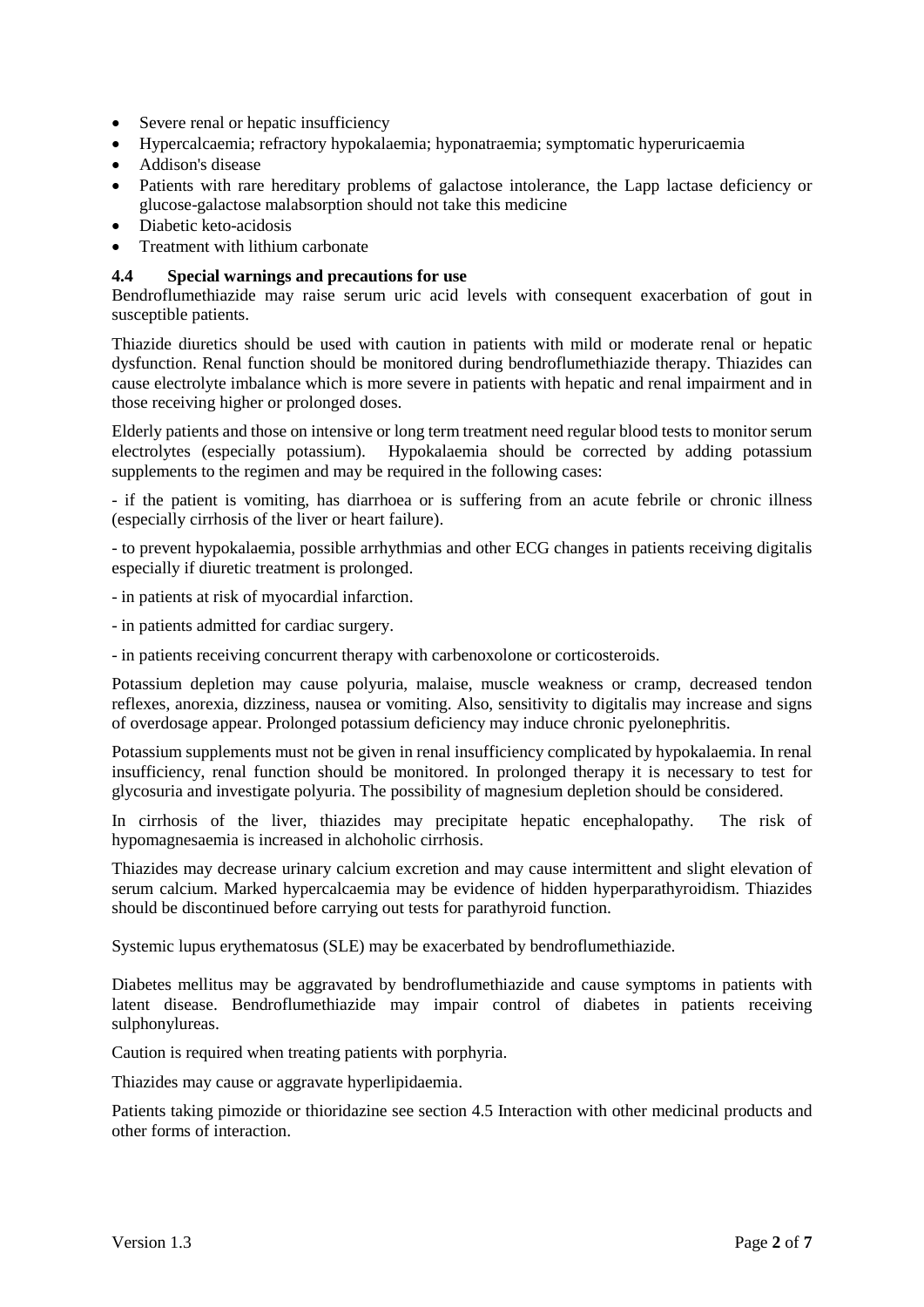#### *Choroidal effusion, acute myopia and secondary angle-closure glaucoma*

Sulfonamide or sulfonamide derivative drugs can cause an idiosyncratic reaction resulting in choroidal effusion with visual field defect, transient myopia and acute angle-closure glaucoma. Symptoms include acute onset of decreased visual acuity or ocular pain and typically occur within hours to weeks of drug initiation. Untreated acute angle-closure glaucoma can lead to permanent vision loss. The primary treatment is to discontinue drug intake as rapidly as possible. Prompt medical or surgical treatments may need to be considered if the intraocular pressure remains uncontrolled. Risk factors for developing acute angle-closure glaucoma may include a history of sulfonamide or penicillin allergy.

#### *Elderly*

The elderly are sensitive to the effects of thiazides on blood pressure and electrolytes. Administration of supplementary potassium is particularly important in the elderly. Patients with prostatic hypertrophy may develop acute urinary retention.

#### **4.5 Interaction with other medicines and other forms of interaction**

*Allopurinol:* Bendroflumethiazide may antagonise the action of allopurinol by causing retention of urate in the kidney. Caution is advised when using this combination.

*Anion exchange resins:* Colestyramine and colestipol reduce absorption of bendroflumethiazide. This can be prevented by leaving an interval of two hours between doses of bendroflumethiazide and the anion exchange resin. *Antiarrhythmics:* The cardiotoxicity of disopyramide, amiodarone, flecainide and quinidine is increased if hypokalaemia occurs following the administration of bendroflumethiazide. The actions of lidocaine and mexiletine are antagonised by hypokalaemia.

*Antidepressants:* There is an increased risk of postural hypotension if bendroflumethiazide is given with tricyclic antidepressants. There may also be a risk of hypokalaemia if thiazides are given with reboxetine. Concomitant use with MAOIs may result in an enhanced hypotensive effect.

*Antidiabetics:* Bendroflumethiazide antagonises the hypoglycaemic effects of sulfonylureas, with a potential loss of diabetic control.

*Antiepileptics:* There is an increased risk of hyponatraemia when bendroflumethiazide and carbamazepine are take concurrently.

*Antifungals:* The risk of hypokalaemia is increased when amphotericin and bendroflumethiazide are taken concurrently.

*Antihypertensives:* Bendroflumethiazide may enhance the antihypertensive effect of ACE inhibitors and angiotensin-II antagonists. There is an increased risk of first dose hypotension if prazosin is given to a patient taking bendroflumethiazide.

*Antipsychotics:* Hypokalaemia increases the risk of ventricular arrhythmias with pimozide or thioridazine so concomitant use should be avoided.

*Calcium salts:* Bendroflumethiazide reduces urinary excretion of calcium so there is an increase risk of hypercalcaemia when calcium salts are taken concurrently. Serum calcium levels should be monitored to ensure that they do not become excessive.

*Calcium channel blockers and peripheral vasodilators*: The hypotensive effect of calcium channel blockers and moxisylyte may be enhanced when co-administered with bendroflumethiazide.

*Corticosteroids:* Corticosteroids may exacerbate hypokalaemia associated with bendroflumethiazide and its diuretic activity may be antagonised.

*Cytotoxics:* Concomitant use with cisplatin can lead to an increased risk of nephrotoxicity and ototoxicity.

*Digoxin:* The hypokalaemic effect of bendroflumethiazide may enhance sensitivity to digoxin when taken concurrently. Patients should be monitored for signs of digoxin intoxication, especially arrhythmias. The dose of digoxin should be reduced and potassium supplements given, should digoxin toxicity develop.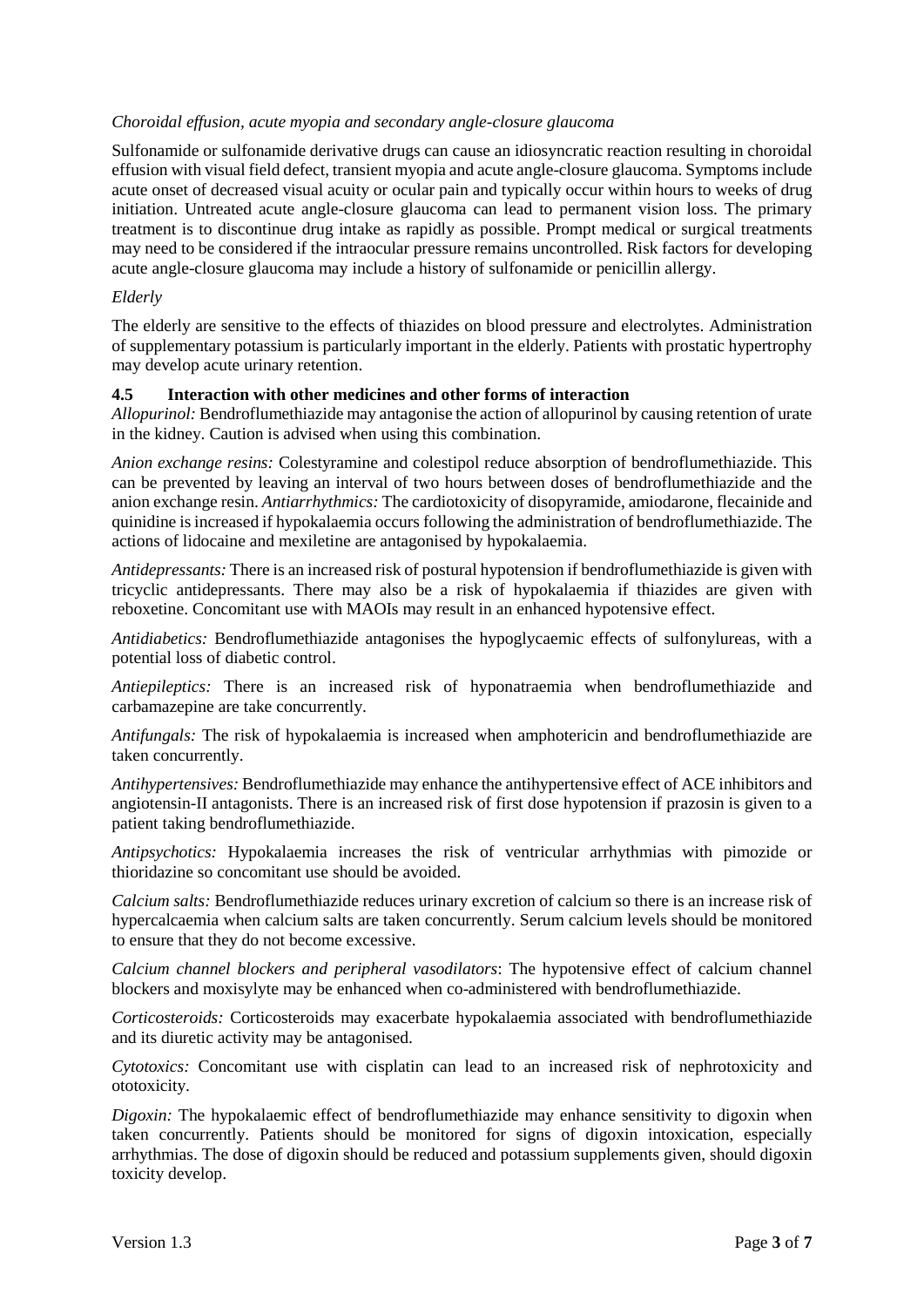*Hormone antagonists:* There is an increased risk of hyponatraemia when bendroflumethiazide is used concomitantly with aminoglutethamide. Bendroflumethiazide can cause an increased risk of hypercalcaemia when co-administered with toremifene.

*Lithium:* Bendroflumethiazide inhibits the tubular elimination of lithium, resulting in an elevated plasma lithium concentration and risk of toxicity. Plasma lithium concentrations must be monitored when these drugs are given concurrently.

*Muscle relaxants:* The hypotensive activity of bendroflumethiazide may be increased by baclofen and tizanidine. Bendroflumethiazide may enhance the neuromuscular blocking activity of non-depolarising muscle relaxants, such as tubocurarine, gallamine, alcuronium and pancuronium.

*NSAIDs:* Bendroflumethiazide may enhance the nephrotoxicity of NSAIDs. Indometacin and ketorolac antagonise the diuretic effect of bendroflumethiazide, this occurs to a lesser extent with ibuprofen, piroxicam and naproxen. The effects of concurrent use should be monitored and the dose of bendroflumethiazide modified if necessary.

*Oestrogens and progestogens:* Oestrogens and combined oral contraceptives antagonise the diuretic effect of bendroflumethiazide.

*Sympathomimetics:* Sympathomimetics can cause hypokalaemia. The risk of serious heart arrhythmias in asthmatic patients may be increased if bendroflumethiazide is added to their medication.

*Theophylline:* Concomitant administration of theophylline and bendroflumethiazide increases the risk of hypokalaemia.

*Ulcer healing drugs:* There is an increased risk of hypokalaemia and a decrease in diuretic activity when carbenoxolone and bendroflumethiazide are taken together. Patients should be monitored and given potassium supplements when required.

*Vitamins:* The risk of hypercalcaemia is increased if bendroflumethiazide is given with vitamin D.

#### **4.6 Fertility, pregnancy and lactation**

#### **Pregnancy**

Bendroflumethiazide is best avoided for the management of oedema of pregnancy or hypertension in pregnancy as it crosses the placenta and its use may be associated with hypokalaemia, increased blood viscosity and reduced placental perfusion.. There is inadequate evidence of safety in human pregnancy.

There are rare reports of foetal and neonatal bone marrow depression, thrombocytopenia, electrolyte imbalance, hypoglycaemia and jaundice.

Expectant mothers who receive thiazide diuretics may be at increased risk from acute haemorrhagic pancreatitis.

In parturition, thiazides may cause uterine inertia and delay the onset of labour.

Thiazides are only indicated in pregnancy if oedema complicates a pathological lesion and, even then, after assessing risk versus benefit including the undesirability of administering medicines in the first trimester.

#### **Breastfeeding**

Bendroflumethiazide suppresses lactation and, although the amounts passing into breast milk are small, it should be avoided in breast feeding mothers..

#### **Fertility**

No information available.

#### **4.7 Effects on ability to drive and use machines**

As bendroflumethiazide can cause dizziness, patients should make sure they are not affected before driving or operating machinery.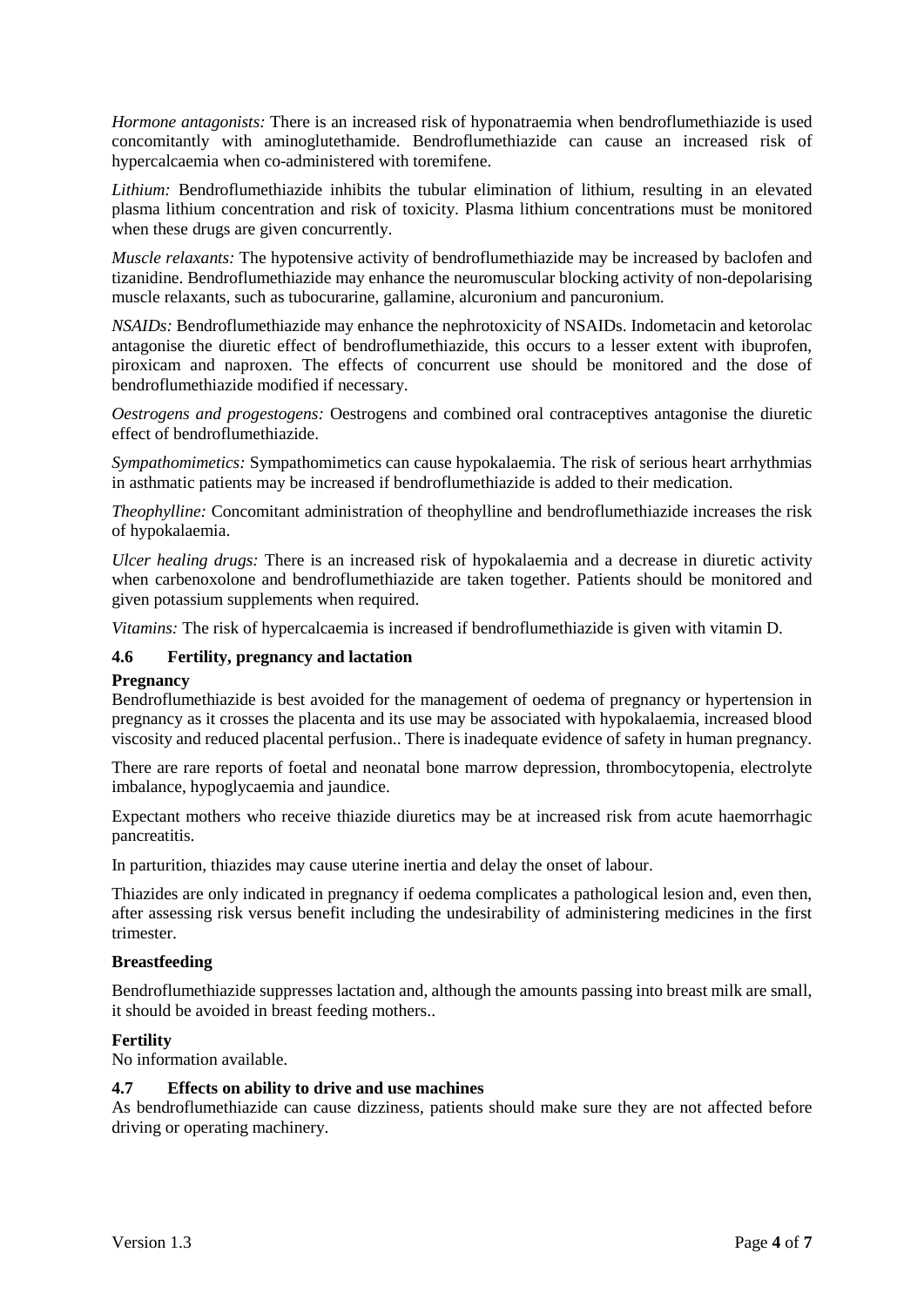#### **4.8 Undesirable effects**

The frequencies of adverse events are ranked according to the following: very common ( $\geq 1/10$ ), common ( $\geq 1/100$  to  $\lt 1/10$ ), uncommon ( $\geq 1/1,000$  to  $\lt 1/100$ ), rare ( $\geq 1/10,000$  to  $\lt 1/1,000$ ), very rare ( $\lt 1/10,000$ ), not known (cannot be estimated from the available data).

*Blood and lymphatic system disorders*

| Not known: |                                 |  |  | Blood dyscrasia including agranulocytosis, aplastic anaemia, |  |
|------------|---------------------------------|--|--|--------------------------------------------------------------|--|
|            | thrombocytopenia and leucopenia |  |  |                                                              |  |

*Metabolism and nutrition disorders*

Not known: Hypokalaemia, hypomangnesaemia, hyponatraemia, hypercalcaemia<sup>1</sup>, hypochloraemic alkalosis. Hypokalaemia may result in polyuria, malaise, muscle weakness or cramp, dizziness, nausea, anorexia or vomiting

*Nervous system disorders*

| Not known:         | <b>Dizziness</b> |
|--------------------|------------------|
| Vascular disorders |                  |

Not known: Postural hypotension

*Respiratory, thoracic and mediastinal disorders*

Not known: Pneumonitis, pulmonary oedema

*Gastrointestinal disorders*

Not known: Nausea, vomiting, diarrhoea, constipation, gastric irritation, pancreatitis have all been reported

*Hepatobiliary disorders*

Not known: Intrahepatic cholestasis

*Skin and subcutaneous tissue disorders*

Not known: Rashes (including exfoliative dermatitis), photosensitivity

*Reproductive system and breast disorders*

Not known: Impotence (reversible on discontinuing the drug)

InvestigationsBendroflumethiazide may lower carbohydrate tolerance and the insulin dosage of some diabetic patients may require adjustment. Care is required when bendroflumethiazide is administered to patients with a known predisposition to diabetes.

Bendroflumethiazide may raise serum uric acid levels and exacerbate gout in susceptible individuals.

Plasma lipids may be altered in patients taking bendroflumethiazide.

#### **Description of selected adverse reactions**

Cases of choroidal effusion with visual field defect have been reported after the use of thiazide and thiazide-like diuretics.

#### **Reporting of suspected adverse reactions**

Reporting suspected adverse reactions after authorisation of the medicine is important. It allows continued monitoring of the benefit/risk balance of the medicine. Healthcare professionals are asked to report any suspected adverse reactions [https://nzphvc.otago.ac.nz/reporting/.](https://nzphvc.otago.ac.nz/reporting/)

#### **4.9 Overdose Symptoms**

Nausea, vomiting, diarrhoea, dehydration, dizziness, weakness, muscle cramps, diuresis, increased frequency of micturition with polyuria and thirst. Extreme cases may show depletion of intravascular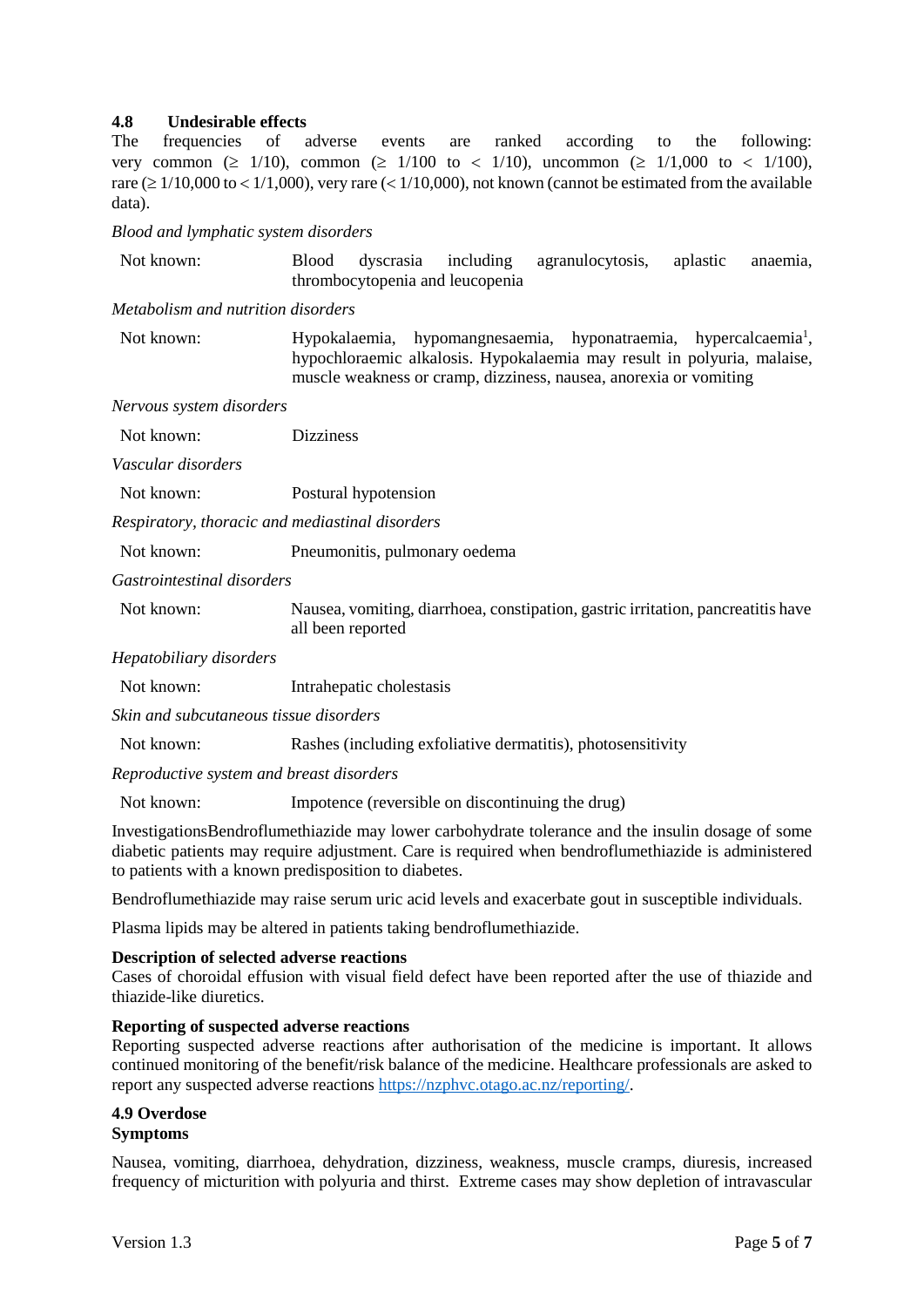volume, hypotension and peripheral circulatory failure. CNS depression (eg. drowsiness, lethargy and coma) may occur without cardiovascular or respiratory depression. Hypokalaemia and mild hypoglycaemia are likely to be present if diuresis is profound.

#### **Treatment**

Activated charcoal may help reduce absorption of substantial amounts if given within one hour of ingestion. Treatment should be symptomatic and directed at fluid and electrolyte replacement which should be monitored together with the blood pressure and renal function. Hyponatraemia should be treated with water deprivation rather than the administration of sodium chloride. Cathartics should be avoided.

## **5 PHARMACOLOGICAL PROPERTIES**

## **5.1 Pharmacodynamic properties**

Pharmacotherapeutic group: Thiazide diuretics, ATC code: C03AA01

## **Mechanism of action**

Bendroflumethiazide inhibits the renal tubular absorption of salt and water. Sodium and chloride ions are excreted in equivalent proportions, and there is little or no disturbance of the acid/base equilibrium. There is no important effect upon carbonic anhydrase. Bendroflumethiazide initiates diuresis in about 2 hours and maintains a steady diuresis lasting for about 12 hours.

The mechanism whereby the thiazides exert their antihypertensive effect has not been clearly established. In non-oedematous patients there may be little noticeable diuretic effect.

#### **5.2 Pharmacokinetic properties**

The following data apply to Bendroflumethiazide tablets.

Since bendroflumethiazide is completely absorbed from the gastrointestinal tract and only about 30% is excreted unchanged in the urine, the majority of an oral dose being eliminated by non-renal mechanisms, it has been inferred that bendroflumethiazide is extensively metabolised.

It has been suggested that metabolites, some of which may be active, accumulate during chronic treatment and compete with bendroflumethiazide for pathways of tubular secretion. Bendroflumethiazide is estimated to have a plasma half-life of about 3 or 4 hours, its biological halflife being much longer. It is 94% bound to human serum albumin in vitro. The time to reach peak concentration is 2 to 2.5 hours.

## **6 PHARMACEUTICAL PARTICULARS**

#### <span id="page-5-0"></span>**6.1 List of excipients**

Lactose, pregelatinised starch, purified talc and stearic acid.

## **6.2 Incompatibilities**

Not applicable.

## **6.3 Shelf life**

24 months

## **6.4 Special precautions for storage**

Store below 25°C. Protect from heat and light.

Store in the original package.

## **6.5 Nature and contents of container**

Blister packs containing 14 or 28 tablets.

HDPE containers containing 500 or 1000 tablets.

Not all pack sizes or pack types may be marketed.